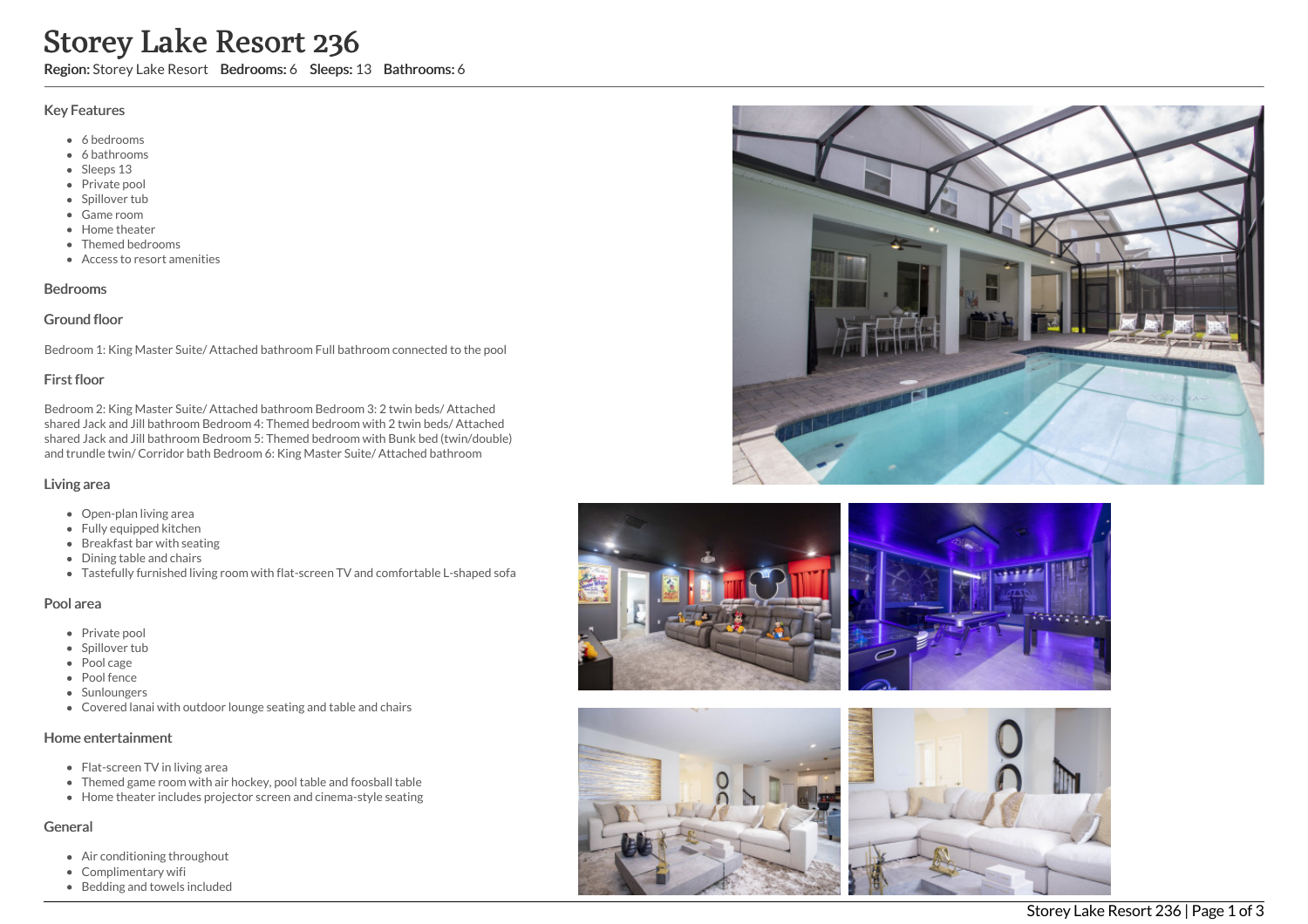• Private parking

#### Laundry room

- Washer and dryer
- $\bullet$  Iron and ironing board

# Children's equipment available for hire

- Crib
- Stroller
- $\bullet$  High chair
- Pack and play

## Resort facilities

Situated just 17 miles from Orlando International Airport, Storey Lake Resort is ideally located within close proximity to Orlandoâ€<sup>™</sup>s major attractions. Guests at this resort can enjoy full access to a range of first-class amenities based around the impressive clubhouse †The Hideaway'. Here, you will find a 9-hole mini golf course, volleyball courts, a fullyequipped fitness center and kayak rentals. The resort also features a large communal pool and spa, waterslides and a lazy river where guests can enjoy a 5\* poolside dining and drinks service.

## Places of interest

- Supermarket 1 mile
- $\bullet$  Shopping mall 2 miles
- Disney World 5 miles
- Seaworld 7 miles
- Universal Studios 10 miles
- Legoland 37 miles
- Airport 17 miles
- Beaches 69 miles